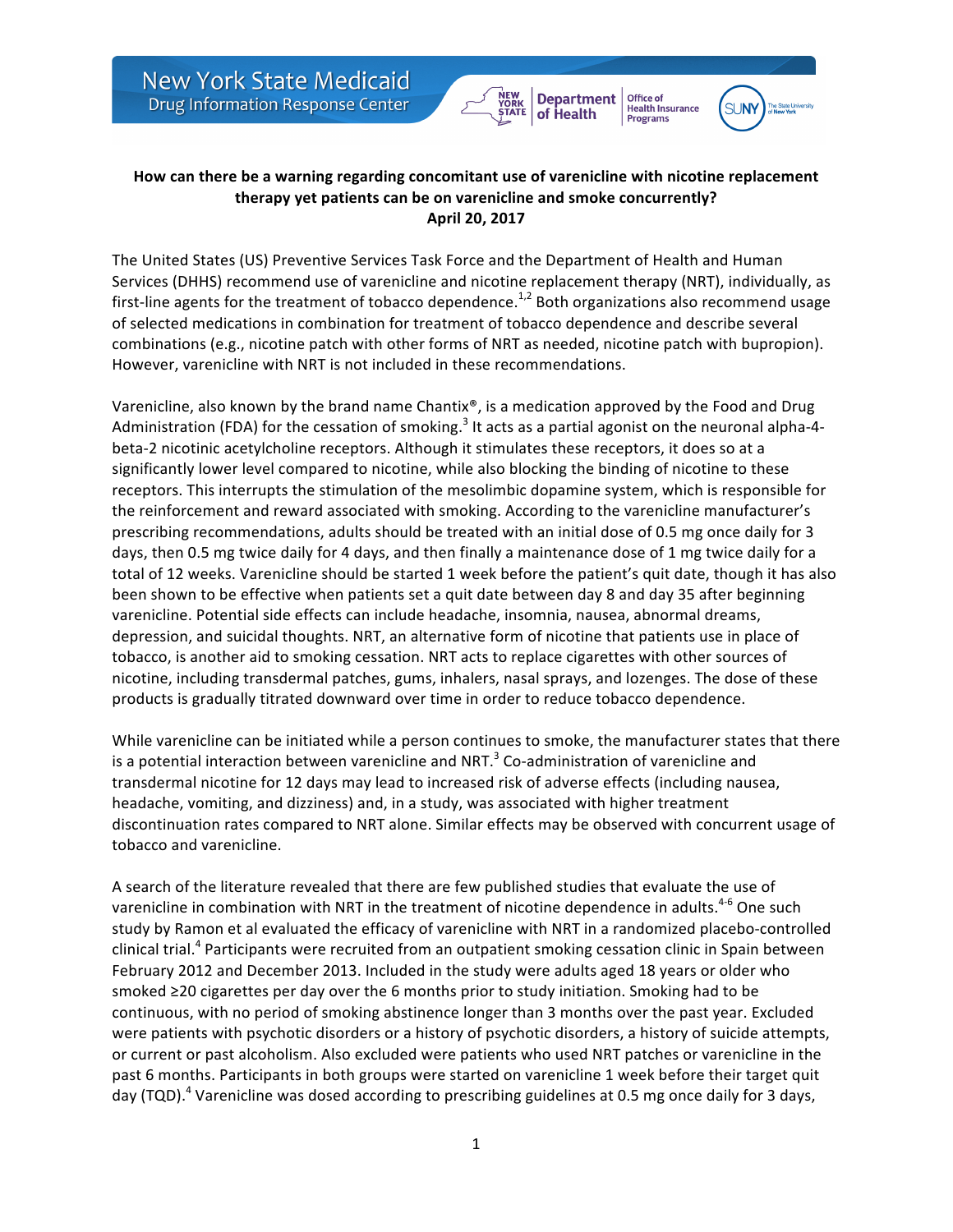

Office of

**Health Insurance** 



then 0.5 mg twice daily for 4 days, and then finally 1 mg twice daily for 11 weeks. In terms of NRT patches, patients in the treatment group received 21 mg/24 hours Nicotinell® patches in addition to varenicline, while a placebo patch was given to patients in the control group. NRT and placebo patches were initiated on the TQD. The primary endpoint of this study was continuous abstinence, which was defined as not smoking from week 2 through 12. Secondary endpoints included continuous abstinence rates from week 12 through 24 and adverse events.

A total of 341 eligible patients were enrolled in the study: 170 patients in the treatment group and 171 patients in the control group.<sup>4</sup> Baseline characteristics were similar for both groups. With regard to the primary endpoint, a higher number of patients maintained abstinence in the treatment group (39.1%) compared to the control group (31.8%), but the difference was not significant (odds ratio [OR] 1.24; 95% confidence interval [CI] 0.8-2.6) after 12 weeks. Similar results were observed at 24 weeks (32.8% vs. 28.2%); however the difference noted between groups was also not significant (OR 1.17; 95% CI 0.4-1.9).

Ramon et al also assessed safety of varenicline in combination with the nicotine patch by looking at adverse events.<sup>4</sup> Adverse events were reported for 39.7% of participants in the control group, compared to 41.3% of participants in the treatment group; the difference was not statistically significant (P=0.79). The main adverse events reported for both groups (treatment vs. control) were insomnia (17.3% vs. 13.2%, P=0.35), abnormal dreams (17.4% vs. 15.1%, P=0.64), and nausea (18.3% vs. 19.1%, P=0.88). Though less frequently reported, headache was slightly more prevalent in the treatment group (4.1% vs. 2.6%), but not at a rate that was significantly different (P=0.35). While no serious adverse events were reported, 5 patients in the treatment group and 4 patients in the placebo group discontinued treatment due to adverse events.

Overall, Ramon et al concluded that the combination of varenicline with nicotine patches does not improve smoking cessation rates when compared to varenicline alone.<sup>4</sup> Although adverse events were reported, the difference between the 2 groups was not statistically significant, and there were no serious events reported. There are some limitations to note. One limitation acknowledged by the authors is that different therapists were employed as part of the non-pharmacologic treatment of patients in the study. There were 3 therapists involved, and although the personnel were trained in standardization protocols and no differences were observed, this could have been a source of bias in the study. Another potential limitation is that this study was conducted in Spain, which could possibly limit its applicability to patients in the US and other countries. Notably, the doses used were consistent with those recommended in the US product labeling.<sup>3,4</sup> Lastly, the fact that the only form of NRT evaluated was the patch limits the applicability of the study to other forms of NRT.<sup>4</sup>

Koegelenberg et al evaluated the use of varenicline in combination with NRT patches in another randomized, double-blind, placebo-controlled trial.<sup>5</sup> They evaluated the efficacy and safety of varenicline in combination with the nicotine patch. The study took place in South Africa from April 2011 to October 2012. Included in the study were patients aged 18-75 years old, smoked ≥10 cigarettes per day throughout the previous year and the month prior to screening, and had no period of smoking abstinence longer than 3 months in the past year. Exclusion criteria included current depression or a history of depression, treatment with an antidepressant within the past 12 months, current or past psychiatric disorders, severe chronic obstructive pulmonary disease, and clinically significant cardiovascular disease, neurological disorders, or endocrine or gastrointestinal disorders in the past 6 months. Two weeks before their TQD, patients were randomized into 1 of 2 arms: a treatment group to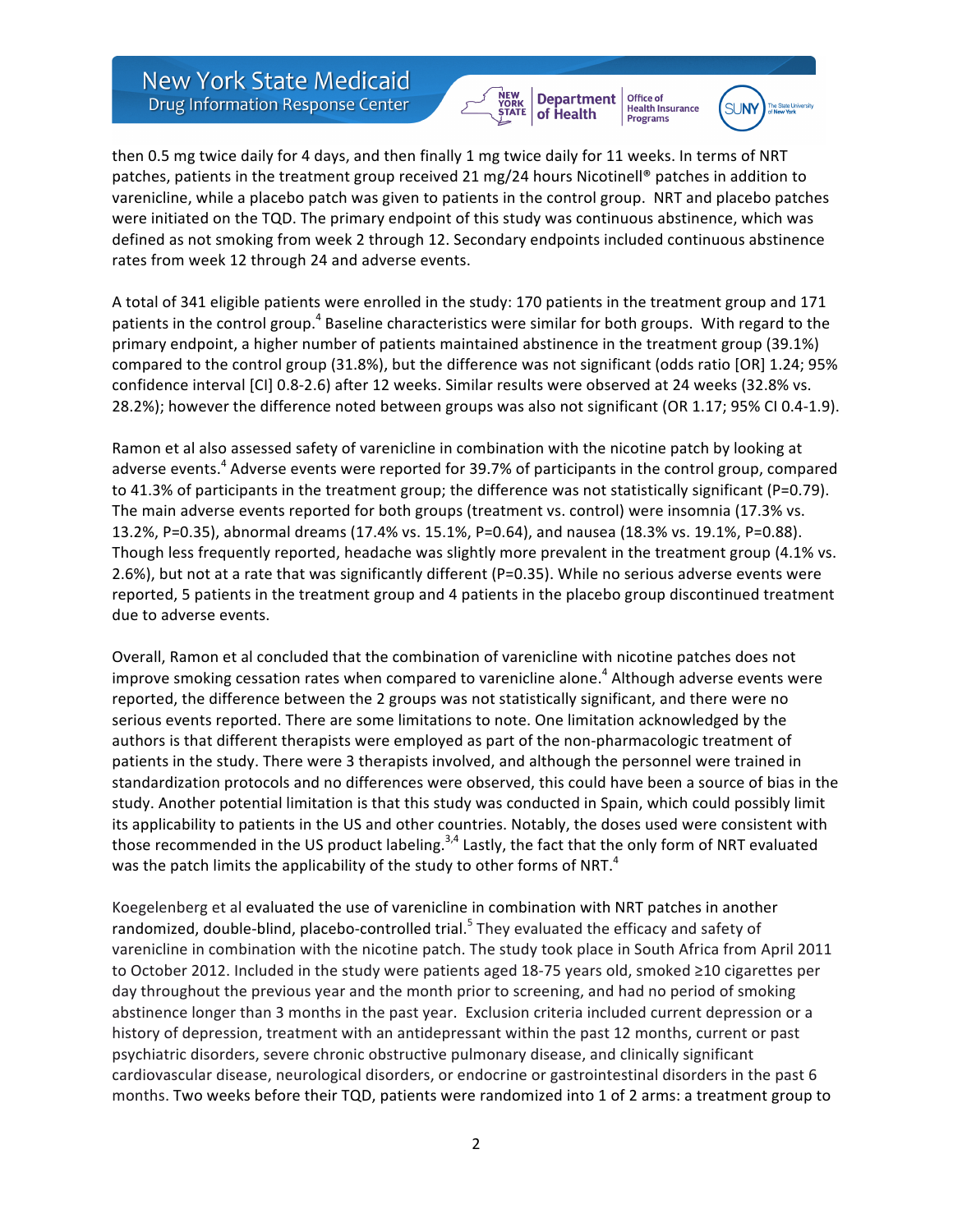



Office of<br>Health Insurance

receive 15 mg/16 hour nicotine patches or a control group to receive placebo patches. Participants were initiated on varenicline 1 week before their TQD. Varenicline was dosed at 0.5 mg once daily for 3 days, then 0.5 mg twice daily for 4 days, followed by 1 mg twice daily through week 12. Varenicline was then tapered off and discontinued fully at week 13. The primary endpoint was continuous abstinence from smoking. Secondary endpoints included continuous abstinence rates from week 12 through 24 and adverse events.

A total of 446 patients were enrolled in the study: 222 patients in the treatment group and 224 in the control group.<sup>5</sup> Baseline characteristics were similar in both groups and did not vary significantly. In terms of the primary endpoint, significantly higher abstinence rates were seen in the treatment group (55.4%) compared to the control group (40.9%) after 12 weeks of therapy (P=0.007). Similar results were also observed at 24 weeks (49% vs 32.6%), and this, too, was statistically significant (P=0.004).

Koegelenberg et al also assessed safety of varenicline in combination with nicotine patches.<sup>5</sup> Adverse events were noted if they were reported by at least 2% of participants in either group. Adverse events reported that were numerically more prevalent in the treatment group were nausea (27.3% vs. 24.7%, P=0.53), insomnia (19.9% vs. 15.1%, P=0.18), constipation (4.1% vs 2.7%, P=0.42), and depression (2.3% vs. 1.4%, P=50). The only statistically significant adverse event that was more prevalent in the treatment group was skin reactions (14.4% vs. 7.8%, P=0.03). A total of 7 serious adverse events were reported: 4 among patients in the treatment group and 3 in the control group. Of these serious adverse events, only 1 was considered to be potentially related to treatment with varenicline (teratogenic effect).

Overall, Koegelenberg et al concluded that the combination of varenicline with nicotine patches was associated with a statistically significant increase in continuous abstinence rates. Safety was assessed and it was determined that there was no statistically significant increase in adverse effects with combination therapy except in regards to skin reactions. There are some limitations to note. One limitation was that only 62.3% of randomized participants completed the study, which could potentially affect study results. Another limitation was the extensive exclusion criteria, limiting the study population to relatively healthy smokers. This could potentially limit the applicability of the study. Also, varenicline was tapered off after 12 weeks of therapy before being discontinued, which is not following with usual dosing recommendations.<sup>3</sup> Lastly, only 1 form of NRT was investigated: the patch. The use of only 1 form of NRT limits the applicability of the study to other forms of NRT. Additionally, the dosage used in the study (15 mg/16 hours) is not available in the US. $^{6}$ 

Hajek et al also conducted a double-blind, randomized, controlled study evaluating the use of varenicline in combination with NRT patches.<sup>7</sup> Participants were recruited for this trial in London, England in April 2011. Included in the study were adults aged 18 years or older. Excluded from the study were patients with current psychiatric illness or other serious illness. All study participants were initiated on varenicline 1 week before their TQD. Varenicline was dosed at 0.5 mg/day for 3 days, then 1 mg/day for 4 days, followed by 2 mg/day for the rest of the 12-week treatment course. On their TQD, patients were randomized into 1 of 2 arms: a treatment group to receive 15 mg/16 hour nicotine patches or a control group to receive placebo patches. The primary endpoint for this study was abstinence from smoking. Other endpoints were urge to smoke (assessed using the Mood and Physical Symptoms Scale  $[MPSS]$  – a 5-point scale) and adverse events.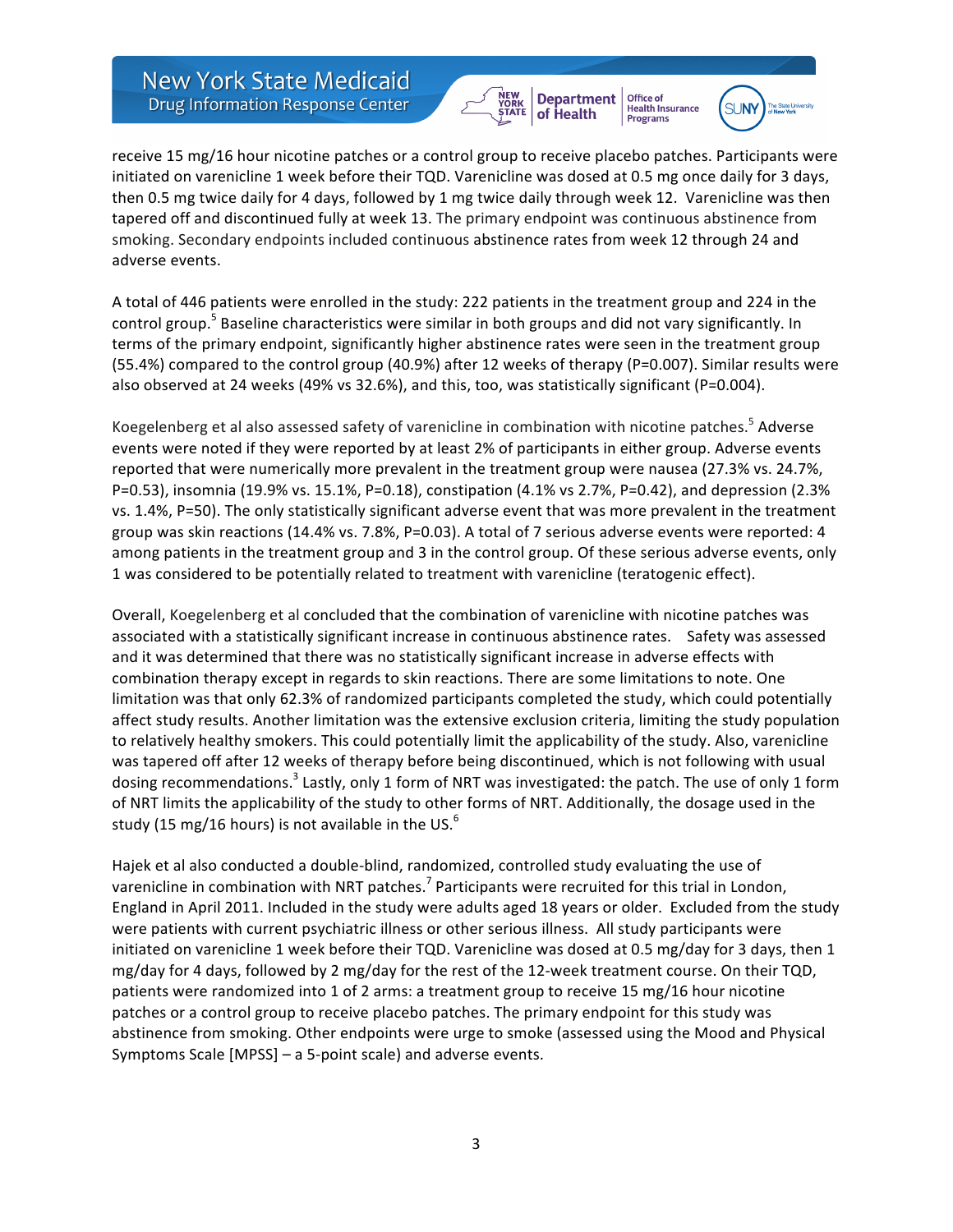



Office of<br>Health Insurance

A total of 117 patients were enrolled in the study: 58 patients in the treatment group and 59 patients in the control group.<sup>7</sup> Baseline characteristics between the 2 groups were similar and did not vary significantly. Regarding abstinence rates at 12 weeks, a higher number of patients maintained abstinence in the treatment group (36%) compared to the control group (29%). This difference, however, was not statistically significant (P=0.39). In terms of urge to smoke, there was no statistically significant difference between the treatment and control groups at 1 week post TQD (2.7 vs 3.0, P=0.15) or at 4 weeks post TQD (2.1 vs 2.2, P=0.78).

Hajek et al also assessed safety by looking at adverse events.<sup>7</sup> Adverse events were noted if they were reported by >5% of participants either arm. The main adverse events reported for both groups (treatment vs. control) were abnormal dreams (20.7% vs. 8.5%, P=0.06), headache (10.3% vs. 6.8%, P=0.49), insomnia (19% vs. 18.6%, P=0.97), and nausea (56.9% vs. 44.1%, P=0.17). Overall there were more events reported in the treatment group, but the difference between the treatment and control groups for each type of adverse event reported was not statistically significant. Only 1 serious adverse event was reported during the study, but it was reported in the placebo group (musculoskeletal injury).

Overall, Hajek et al concluded that the addition of nicotine patches to therapy with varenicline had no significant effect on abstinence rates, urge to smoke, or adverse effects.<sup>7</sup> Hajek et al stated that although the number of reported adverse effects such as abnormal dreams was greater in the treatment group, the safety of combining the 2 treatments was not concerning. While this is promising, there were a few limitations that should be acknowledged. One limitation is the small sample size. The authors acknowledge this limitation, stating that subtle effects, although unlikely, might possibly be seen in a larger sample. Another limitation is the use of only 1 form of NRT: the patch. This limits the applicability of the study to other forms of NRT. Additionally, the dosage used in the study (15 mg/16 hours) is not available in the US. $<sup>6</sup>$ </sup>

In conclusion, there is currently inadequate evidence to support the concomitant use of varenicline with NRT. There are few studies published on the concomitant use of varenicline and NRT, and those published use the patch as the only form of NRT. Additionally, the data are conflicting. When looking at the studies outlined above by Ramon et al and Hajek et al,  $4.7$  it would seem as though there is a lack of benefit to combination therapy, as there was not a statistically significant increase in abstinence rates in the groups being treated with concomitant varenicline and NRT patches. The study by Koegelenberg et al, however, contradicts this, suggesting there might be a benefit to combination therapy. Overall, these 3 studies demonstrate that there is no significantly increased risk for most adverse events with combination therapy; only the study by Koegelenberg et al showed a statistically significant risk of skin reactions. In the end however, more studies are needed in order to support such findings. Thus, based on the reviewed literature, a definitive answer as to whether or not concomitant treatment with varenicline and all forms of NRT produces an increased risk of adverse events cannot be provided.

## References:

- 1. Siu AL; US Preventative Services Task Force. Behavioral and pharmacotherapy interventions for tobacco smoking cessation in adults, including pregnant women: U.S. Preventive Services Task Force Recommendation Statement. Ann Intern Med. 2015;163(8):622-634.
- 2. Tobacco use and Dependence Guideline Panel. Treating tobacco use and dependence: 2008 Update. Rockville, MD: US Department of Health and Human Services; 2008.